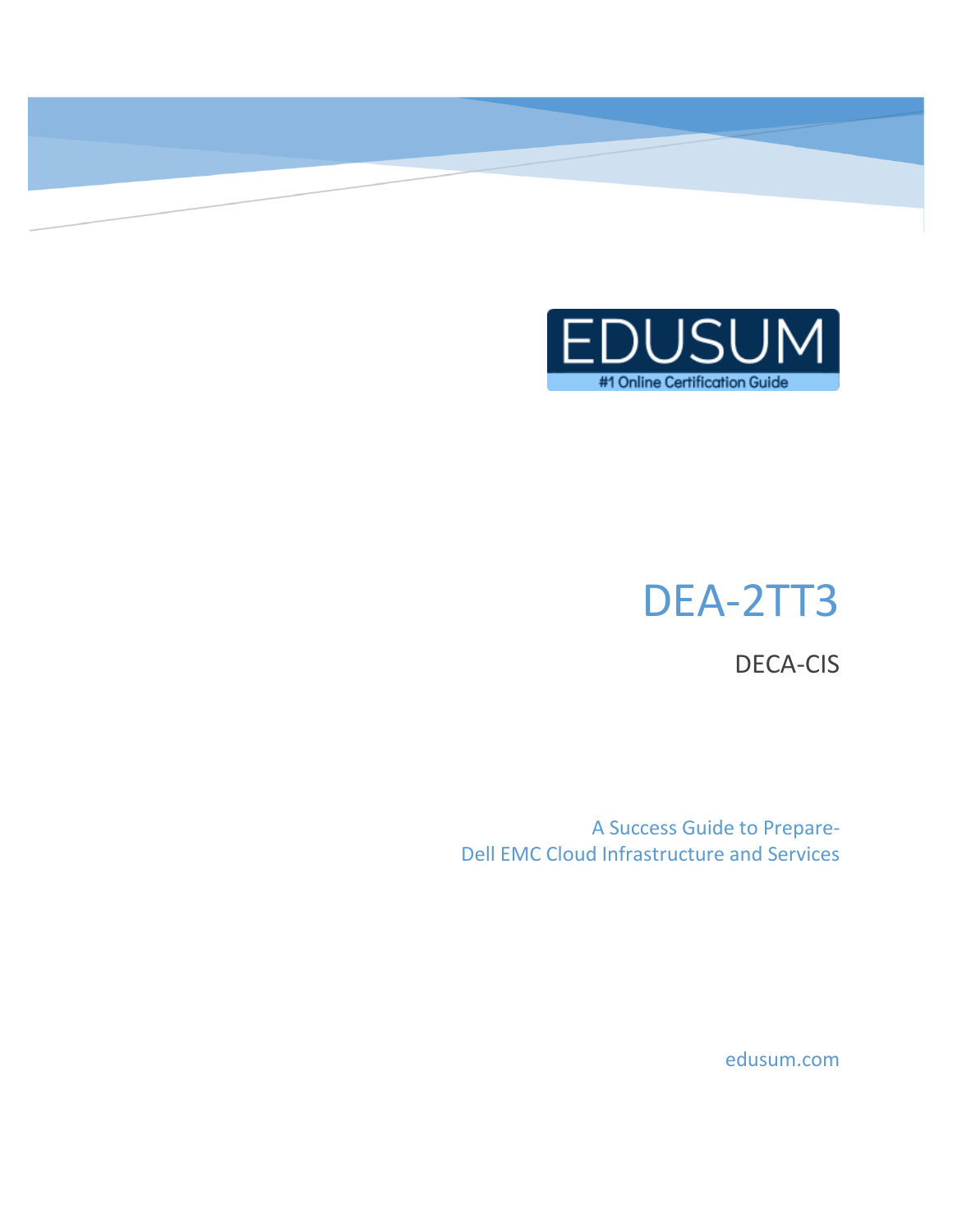

### Table of Contents

| <b>Introduction to DEA-2TT3 Exam on Dell EMC Cloud Infrastructure and Services</b> |  |
|------------------------------------------------------------------------------------|--|
|                                                                                    |  |
|                                                                                    |  |
|                                                                                    |  |
|                                                                                    |  |

\_\_\_\_\_\_\_\_\_\_\_\_\_\_\_\_\_\_\_\_\_\_\_\_\_\_\_\_\_\_\_\_\_\_\_\_\_\_\_\_\_\_\_\_\_\_\_\_\_\_\_\_\_\_\_\_\_\_\_\_\_\_\_\_\_\_\_\_\_\_\_\_\_\_\_\_\_\_\_\_\_\_\_\_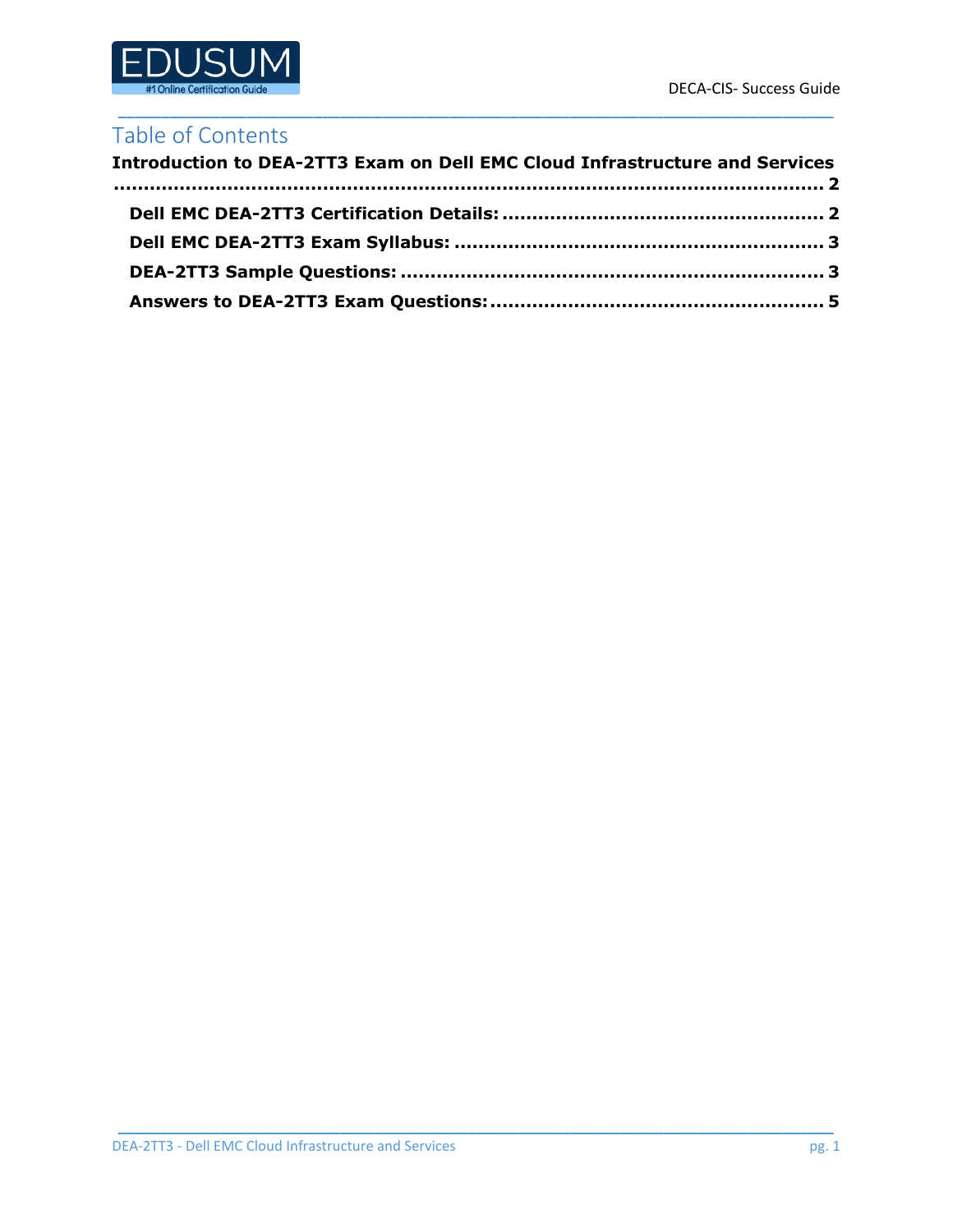

# <span id="page-2-0"></span>**Introduction to DEA-2TT3 Exam on Dell EMC**

\_\_\_\_\_\_\_\_\_\_\_\_\_\_\_\_\_\_\_\_\_\_\_\_\_\_\_\_\_\_\_\_\_\_\_\_\_\_\_\_\_\_\_\_\_\_\_\_\_\_\_\_\_\_\_\_\_\_\_\_\_\_\_\_\_\_\_\_\_\_\_\_\_\_\_\_\_\_\_\_\_\_\_\_

# **Cloud Infrastructure and Services**

Use this quick start guide to collect all the information about Dell EMC Cloud Infrastructure and Services (DEA-2TT3) Certification exam. This study guide provides a list of objectives and resources that will help you prepare for items on the DEA-2TT3 Dell EMC Cloud Infrastructure and Services exam. The Sample Questions will help you identify the type and difficulty level of the questions and the Practice Exams will make you familiar with the format and environment of an exam. You should refer this guide carefully before attempting your actual Dell EMC DECA-CIS certification exam.

The Dell EMC Cloud Infrastructure and Services certification is mainly targeted to those candidates who want to build their career in Cloud Infrastructure and Services domain. The Dell EMC Certified Associate - Cloud Infrastructure and Services Associate (DECA-CIS) exam verifies that the candidate possesses the fundamental knowledge and proven skills in the area of Dell EMC DECA-CIS.

| Exam Name               | Dell EMC Certified Associate - Cloud Infrastructure and<br>Services Associate (DECA-CIS)   |  |
|-------------------------|--------------------------------------------------------------------------------------------|--|
| Exam Code               | DEA-2TT3                                                                                   |  |
| Exam Price              | \$200 (USD)                                                                                |  |
| Duration                | l90 mins                                                                                   |  |
| Number of Questions     | 60                                                                                         |  |
| <b>Passing Score</b>    | 60%                                                                                        |  |
| Books / Training        | Cloud Infrastructure and Services v3 - VILT<br>Cloud Infrastructure and Services v3 - OILT |  |
| Schedule Exam           | <b>Pearson VUE</b>                                                                         |  |
| <b>Sample Questions</b> | Dell EMC Cloud Infrastructure and Services Sample<br><b>Questions</b>                      |  |
| Practice Exam           | <b>Dell EMC DEA-2TT3 Certification Practice Exam</b>                                       |  |

\_\_\_\_\_\_\_\_\_\_\_\_\_\_\_\_\_\_\_\_\_\_\_\_\_\_\_\_\_\_\_\_\_\_\_\_\_\_\_\_\_\_\_\_\_\_\_\_\_\_\_\_\_\_\_\_\_\_\_\_\_\_\_\_\_\_\_\_\_\_\_\_\_\_\_\_\_\_\_\_\_\_\_\_

## <span id="page-2-1"></span>**Dell EMC DEA-2TT3 Certification Details:**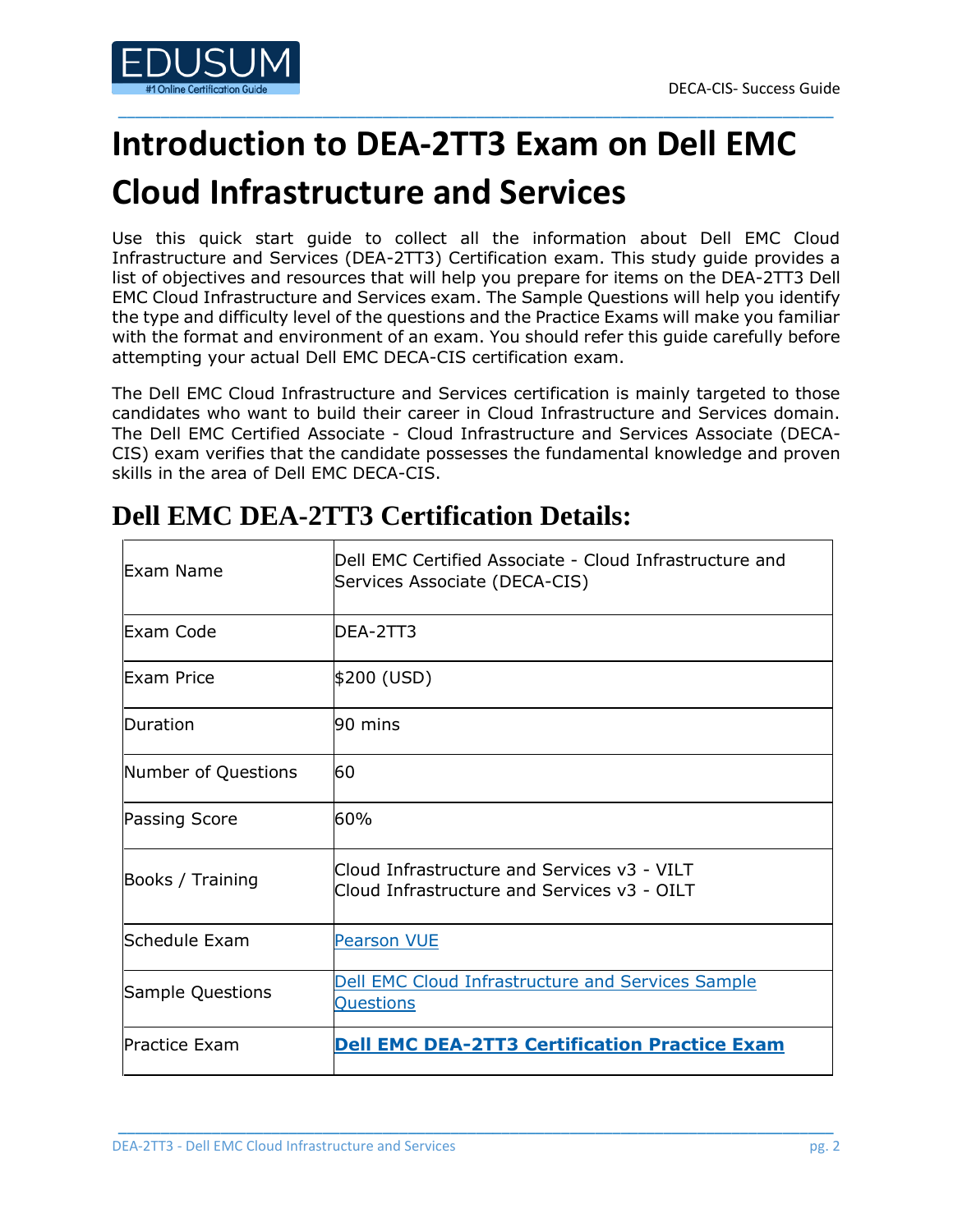

# <span id="page-3-0"></span>**Dell EMC DEA-2TT3 Exam Syllabus:**

| <b>Topic</b>                                                                    | <b>Details</b>                                                                                                                                                                                                                                                                                                            | Weights |
|---------------------------------------------------------------------------------|---------------------------------------------------------------------------------------------------------------------------------------------------------------------------------------------------------------------------------------------------------------------------------------------------------------------------|---------|
| Digital Transformation<br>and Cloud Computing<br>Reference Architecture         | Describe digital transformation, business and<br>IT challenges, and IT transformation key focus<br>lareas<br>- Describe essential characteristics of cloud<br>computing reference architecture, service<br>models, and deployment models                                                                                  | 10%     |
| Application, Cloud<br>Services, Orchestration,<br>land Modern<br>Infrastructure | Describe the need for application<br>transformation, characteristics of modern<br>applications<br>- Describe cloud service functions, catalog,<br>portal, service lifecycle, automation, and<br>orchestration<br>Describe physical, virtual, software-defined<br>infrastructure, and infrastructure deployment<br>options | 32%     |
| Cloud Security and<br><b>Business Continuity</b>                                | Describe security threats and related<br>security mechanisms<br>- Describe the role of GRC<br>- Describe cloud service availability and fault<br>tolerance mechanisms<br>- Describe data protection solutions                                                                                                             | 37%     |
| Cloud Service<br>Management and IT<br>Transformation                            | - Describe cloud service portfolio and<br>operation management Describe the key focus 22%<br>areas of transforming IT                                                                                                                                                                                                     |         |

\_\_\_\_\_\_\_\_\_\_\_\_\_\_\_\_\_\_\_\_\_\_\_\_\_\_\_\_\_\_\_\_\_\_\_\_\_\_\_\_\_\_\_\_\_\_\_\_\_\_\_\_\_\_\_\_\_\_\_\_\_\_\_\_\_\_\_\_\_\_\_\_\_\_\_\_\_\_\_\_\_\_\_\_

# <span id="page-3-1"></span>**DEA-2TT3 Sample Questions:**

#### **01. What is the goal of lean practices in a software development methodology?**

- **a)** Create quality software with the minimum number of team members
- **b)** Create quality software in the shortest time period at the lowest cost
- **c)** Develop software using 12-Factor modern application practices
- **d)** Develop and deploy software using third platform technologies

#### **02. Which component of the cloud reference architecture provides automated policy-driven management and delivery of heterogeneous resources?**

- **a)** Software-defined infrastructure
- **b)** Orchestration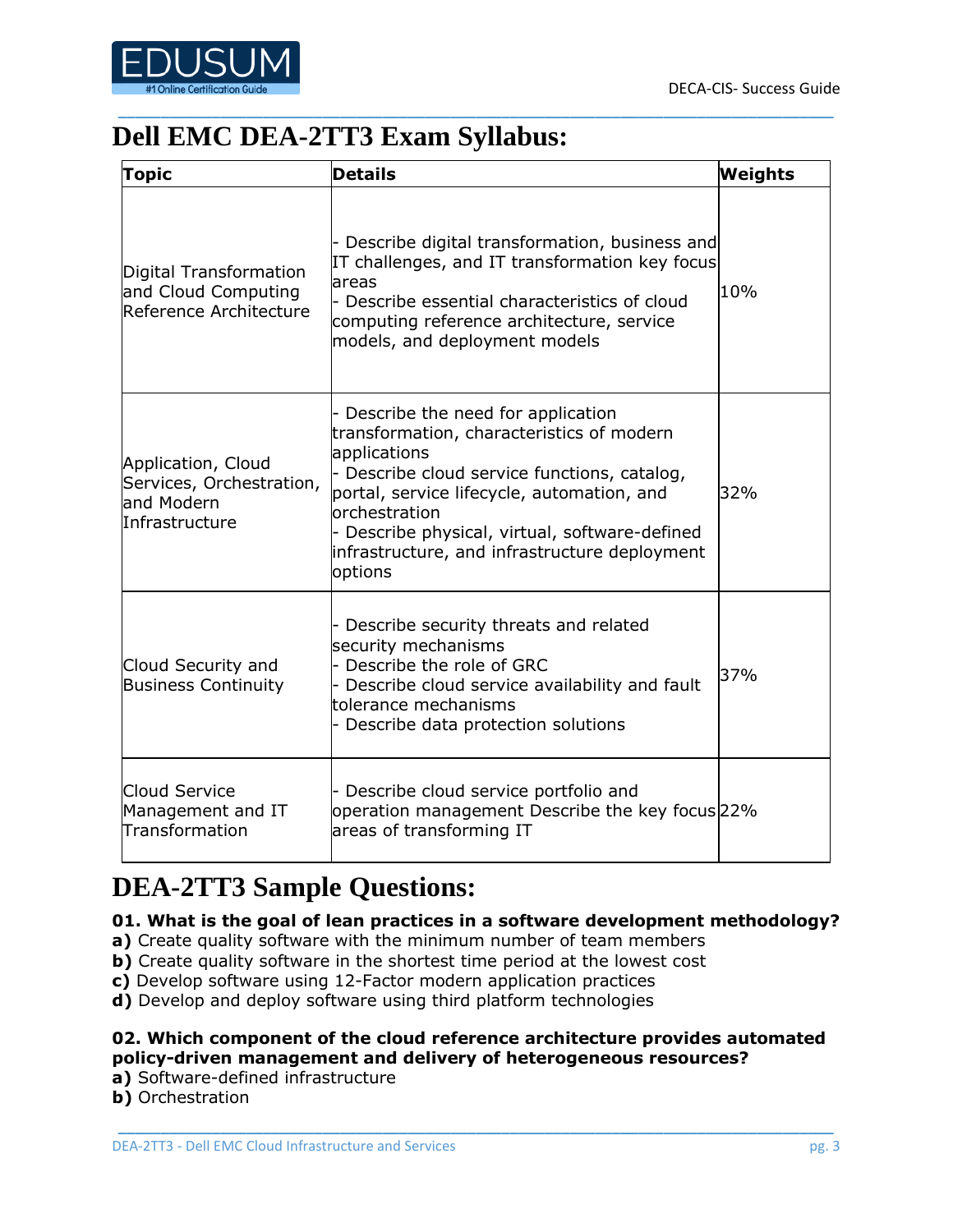

- **c)** Business continuity
- **d)** Cloud service

#### **03. What is a characteristic of traditional applications?**

- **a)** Monolithic architecture
- **b**) Support only multi-tier architecture
- **c)** Availability is managed only by the application
- **d)** Horizontally scalable

#### **04. Which phase of the cloud service lifecycle involves ongoing management activities to maintain cloud infrastructure and deployed services?**

\_\_\_\_\_\_\_\_\_\_\_\_\_\_\_\_\_\_\_\_\_\_\_\_\_\_\_\_\_\_\_\_\_\_\_\_\_\_\_\_\_\_\_\_\_\_\_\_\_\_\_\_\_\_\_\_\_\_\_\_\_\_\_\_\_\_\_\_\_\_\_\_\_\_\_\_\_\_\_\_\_\_\_\_

- **a)** Service Creation
- **b)** Service Operation
- **c)** Service Planning
- **d)** Service Termination

#### **05. What is a possible cause for incurring high capital expenditures for IT, even though resources may remain underutilized for a majority of the time in a traditional data center?**

**a)** resources

- **b)** IT resources are provisioned as self-service
- **c)** IT resources are configured for peak usage
- **d)** IT resources are rented as services

#### **06. What condition can result in the development of a "shadow IT" organization?**

- **a)** Aging facilities, and outdated policies and technology
- **b)** Bypassing of internal IT and looking elsewhere for IT services
- **c)** Increasing number of end user devices and different access points
- **d)** Lack of cloud extensibility inside an organization

#### **07. A Cloud Service Brokerage combines cloud services provided by multiple cloud service providers into one or more new services. The specific number of services they combine varies based on user logic. Which type of Cloud Service Brokerage is it?**

- **a)** Integration
- **b)** Aggregation
- **c)** Intermediation
- **d)** Arbitrage

#### **08. What is a common characteristic of organizations that have adopted modern applications to unlock digital business advantage?**

- **a)** They bring new services to market quicker and more often than competitors
- **b)** They leverage only the public cloud to develop and deploy applications
- **c)** They leverage only their internal IT infrastructure to develop and deploy applications

**d)** They focus on meeting internal users' demands rather than satisfying their customers

#### **09. What term refers to businesses that do not have a digital plan, and have limited initiatives or investments related to digital transformation?**